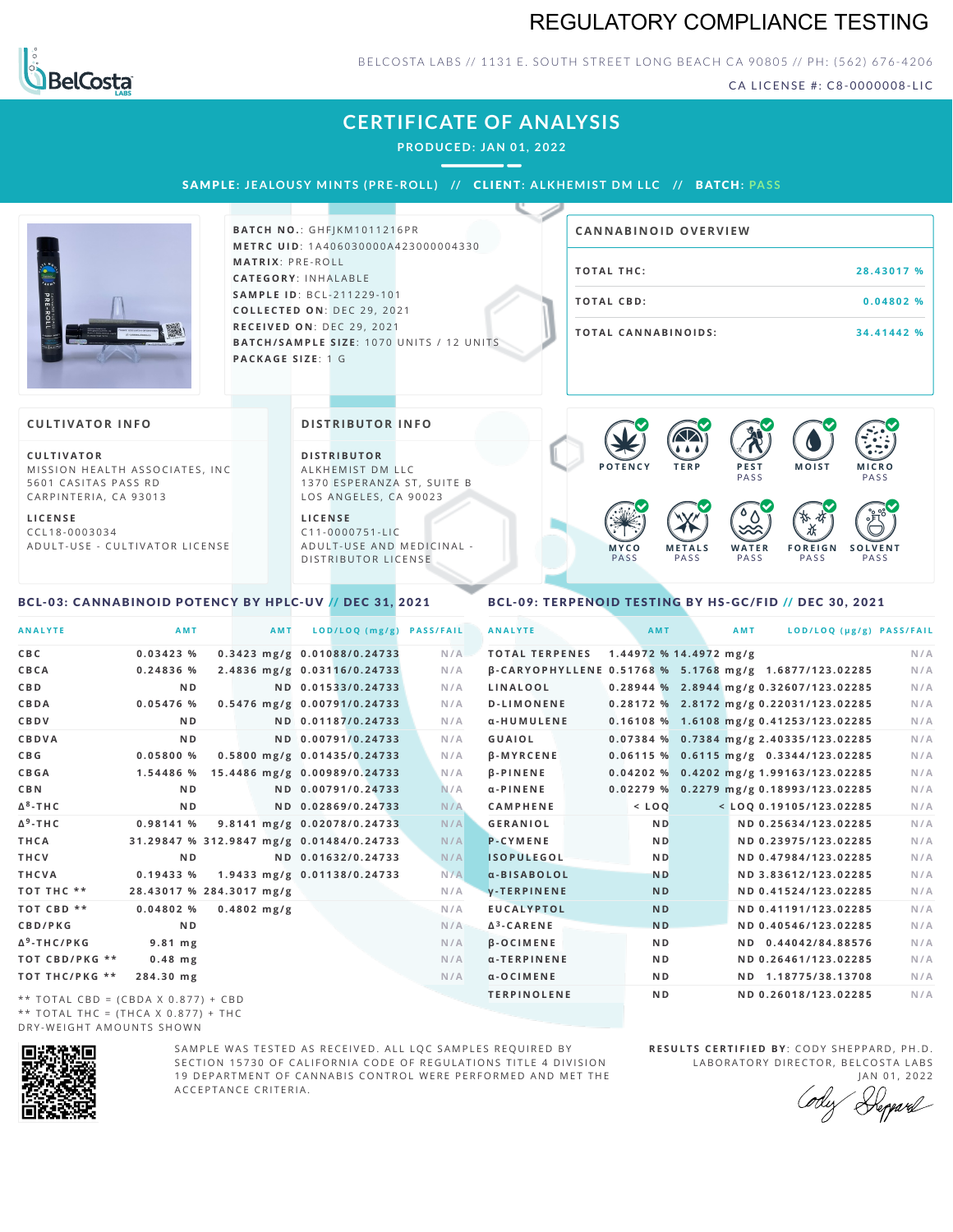# REGULATORY COMPLIANCE TESTING

#### <span id="page-1-0"></span>BCL-13: PESTICIDE TESTING BY GC/MS // DEC 30, 2021

| <b>ANALYTE</b><br>$AMT$ ( $\mu g/g$ )<br>LOD/LOQ (µg/g)<br>LIMIT<br>CAPTAN<br>0.01977/0.06<br>ND.<br>$0.7 \mu g/g$<br>CHLORDANE<br>N <sub>D</sub><br>Any amt<br><b>CHLORDANE CIS</b><br>0.01199/0.03<br>ND.<br>0.01082/0.03<br><b>CHLORDANE TRANS</b><br>N <sub>D</sub><br><b>CHLORFENAPYR</b><br>0.01364/0.06<br>ND.<br>Any amt |  |  |                  |
|----------------------------------------------------------------------------------------------------------------------------------------------------------------------------------------------------------------------------------------------------------------------------------------------------------------------------------|--|--|------------------|
|                                                                                                                                                                                                                                                                                                                                  |  |  | <b>PASS/FAIL</b> |
|                                                                                                                                                                                                                                                                                                                                  |  |  | <b>PASS</b>      |
|                                                                                                                                                                                                                                                                                                                                  |  |  | <b>PASS</b>      |
|                                                                                                                                                                                                                                                                                                                                  |  |  | N/A              |
|                                                                                                                                                                                                                                                                                                                                  |  |  | N/A              |
|                                                                                                                                                                                                                                                                                                                                  |  |  | <b>PASS</b>      |

| <b>ANALYTE</b>                      | LIMIT         | $AMT (\mu g/g)$ | LOD/LOQ (µg/g) | <b>PASS/FAIL</b> |
|-------------------------------------|---------------|-----------------|----------------|------------------|
| <b>CHLORPYRIFOS</b>                 | Any amt       | N <sub>D</sub>  | 0.01653/0.06   | <b>PASS</b>      |
| <b>DICHLORVOS</b>                   | Any amt       | N <sub>D</sub>  | 0.01165/0.06   | <b>PASS</b>      |
| <b>METHYL PARATHION</b>             | Any amt       | N <sub>D</sub>  | 0.00851/0.06   | <b>PASS</b>      |
| PENTACHLORONI-<br><b>TROBENZENE</b> | $0.1 \mu g/g$ | N <sub>D</sub>  | 0.01282/0.06   | <b>PASS</b>      |
|                                     |               |                 |                |                  |

## BCL-05: RESIDUAL PESTICIDE ANALYSIS BY LC-MS/MS ESI // DEC 30, 2021

| <b>ANALYTE</b>             |               | LIMIT $AMT(\mu g/g)$ | LOD/LOQ (µg/g) | <b>PASS/FAIL</b> | <b>ANALYTE</b>       |                  | LIMIT AMT $(\mu g/g)$ | LOD/LOQ (µg/g) PASS/FAIL |      |
|----------------------------|---------------|----------------------|----------------|------------------|----------------------|------------------|-----------------------|--------------------------|------|
| <b>ABAMECTIN</b>           | $0.1 \mu g/g$ | N D                  | 0.01153/0.04   | <b>PASS</b>      | <b>MALATHION</b>     | $0.5 \mu g/g$    | N D                   | 0.00472/0.02             | PASS |
| <b>ACEPHATE</b>            | $0.1 \mu g/g$ | N D                  | 0.00368/0.02   | <b>PASS</b>      | <b>METALAXYL</b>     | $2 \mu g/g$      | N D                   | 0.00503/0.02             | PASS |
| ACEQUINOCYL                | $0.1 \mu g/g$ | N D                  | 0.00417/0.02   | <b>PASS</b>      | <b>METHIOCARB</b>    | Any amt          | N D                   | 0.00503/0.02             | PASS |
| <b>ACETAMIPRID</b>         | $0.1 \mu g/g$ | N D                  | 0.00464/0.02   | <b>PASS</b>      | METHOMYL             | 1 $\mu$ g/g      | N D                   | 0.00494/0.02             | PASS |
| <b>ALDICARB</b>            | Any amt       | N D                  | 0.01109/0.04   | <b>PASS</b>      | <b>MEVINPHOS</b>     | Any amt          | N D                   |                          | PASS |
| <b>AZOXYSTROBIN</b>        | $0.1 \mu g/g$ | N D                  | 0.00639/0.02   | <b>PASS</b>      | <b>MEVINPHOSI</b>    |                  | N D                   | 0.00163/0.0084           | N/A  |
| <b>BIFENAZATE</b>          | $0.1 \mu g/g$ | N D                  | 0.00355/0.02   | <b>PASS</b>      | <b>MEVINPHOS II</b>  |                  | N D                   | 0.00542/0.0316           | N/A  |
| <b>BIFENTHRIN</b>          | $3 \mu g/g$   | N D                  | 0.00473/0.04   | <b>PASS</b>      | <b>MYCLOBUTANIL</b>  | $0.1 \mu g/g$    | N D                   | 0.00867/0.04             | PASS |
| <b>BOSCALID</b>            | $0.1 \mu g/g$ | N D                  | 0.00494/0.02   | PASS             | <b>NALED</b>         | $0.1 \mu g/g$    | N D                   | 0.00328/0.02             | PASS |
| CARBARYL                   | $0.5 \mu g/g$ | N D                  | 0.00295/0.02   | PASS             | OXAMYL               | $0.5 \, \mu g/g$ | N D                   | 0.00455/0.02             | PASS |
| CARBOFURAN                 | Any amt       | N D                  | 0.00613/0.02   | <b>PASS</b>      | PACLOBUTRAZOL        | Any amt          | N D                   | 0.00714/0.04             | PASS |
| CHLORANTRANIL-             | $10 \mu g/g$  | N D                  | 0.00697/0.04   | PASS             | <b>PERMETHRIN</b>    | $0.5 \mu g/g$    | N D                   |                          | PASS |
| <b>IPROLE</b>              |               |                      |                |                  | PERMETHRIN CIS       |                  | N D                   | 0.00237/0.0082           | N/A  |
| <b>CLOFENTEZINE</b>        | $0.1 \mu g/g$ | N D                  | 0.0054/0.02    | <b>PASS</b>      | PERMETHRIN TRANS     |                  | N D                   | 0.00245/0.0118           | N/A  |
| <b>COUMAPHOS</b>           | Any amt       | N D                  | 0.00215/0.02   | <b>PASS</b>      | <b>PHOSMET</b>       | $0.1 \, \mu g/g$ | N D                   | 0.0043/0.02              | PASS |
| <b>CYFLUTHRIN</b>          | $2 \mu g/g$   | N D                  | 0.05508/0.2    | <b>PASS</b>      | PIPERONYLBUTO-       | $3 \mu g/g$      | N D                   | 0.00247/0.02             | PASS |
| CYPERMETHRIN               | 1 $\mu$ g/g   | N D                  | 0.00556/0.04   | <b>PASS</b>      | XIDE                 |                  |                       |                          |      |
| <b>DAMINOZIDE</b>          | Any amt       | N D                  | 0.00227/0.04   | <b>PASS</b>      | <b>PRALLETHRIN</b>   | $0.1 \mu g/g$    | N D                   | 0.00392/0.02             | PASS |
| <b>DIAZINON</b>            | $0.1 \mu g/g$ | N D                  | 0.00487/0.02   | <b>PASS</b>      | PROPICONAZOLE        | $0.1 \mu g/g$    | N D                   | 0.0024/0.02              | PASS |
| <b>DIMETHOATE</b>          | Any amt       | N D                  | 0.00354/0.02   | <b>PASS</b>      | <b>PROPOXUR</b>      | Any amt          | N D                   | 0.00374/0.02             | PASS |
| <b>DIMETHOMORPH</b>        | $2 \mu g/g$   | ND                   |                | PASS             | <b>PYRETHRINS</b>    | $0.5 \mu g/g$    | N D                   | 0.00726/0.04             | PASS |
| <b>DIMETHOMORPH I</b>      |               | ND                   | 0.00109/0.0078 | N/A              | <b>PYRIDABEN</b>     | $0.1 \mu g/g$    | N D                   | 0.0034/0.02              | PASS |
| <b>DIMETHOMORPH II</b>     |               | ND                   | 0.0015/0.0122  | N/A              | <b>SPINETORAM</b>    | $0.1 \mu g/g$    | N D                   |                          | PASS |
| <b>ETHOPROPHOS</b>         | Any amt       | N D                  | 0.0041/0.02    | <b>PASS</b>      | <b>SPINETORAM J</b>  |                  | N D                   | 0.00329/0.016            | N/A  |
| <b>ETOFENPROX</b>          | Any amt       | N D                  | 0.00274/0.02   | <b>PASS</b>      | <b>SPINETORAM L</b>  |                  | N D                   | 0.00157/0.016            | N/A  |
| <b>ETOXAZOLE</b>           | $0.1 \mu g/g$ | N D                  | 0.00385/0.02   | <b>PASS</b>      | <b>SPINOSAD</b>      | $0.1 \mu g/g$    | N D                   |                          | PASS |
| <b>FENHEXAMID</b>          | $0.1 \mu g/g$ | N D                  | 0.01055/0.02   | <b>PASS</b>      | SPINOSAD A           |                  | N D                   | 0.00205/0.01438          | N/A  |
| <b>FENOXYCARB</b>          | Any amt       | N D                  | 0.00175/0.02   | <b>PASS</b>      | SPINOSAD D           |                  | ND.                   | 0.00104/0.00498          | N/A  |
| <b>FENPYROXIMATE</b>       | $0.1 \mu g/g$ | N D                  | 0.00481/0.02   | <b>PASS</b>      | <b>SPIROMESIFEN</b>  | $0.1 \, \mu g/g$ | N D                   | 0.00944/0.04             | PASS |
| <b>FIPRONIL</b>            | Any amt       | N D                  | 0.00478/0.02   | PASS             | <b>SPIROTETRAMAT</b> | $0.1 \mu g/g$    | N D                   | 0.00208/0.02             | PASS |
| <b>FLONICAMID</b>          | $0.1 \mu g/g$ | N D                  | 0.00398/0.02   | PASS             | <b>SPIROXAMINE</b>   | Any amt          | N D                   | 0.00344/0.02             | PASS |
| FLUDIOXONIL                | $0.1 \mu g/g$ | N D                  | 0.01369/0.04   | PASS             | <b>TEBUCONAZOLE</b>  | $0.1 \mu g/g$    | N D                   | 0.00816/0.04             | PASS |
| HEXYTHIAZOX                | 0.1 µg/g      | N D                  | 0.00297/0.02   | PASS             | <b>THIACLOPRID</b>   | Any amt          | N D                   | 0.0039/0.02              | PASS |
| <b>IMAZALIL</b>            | Any amt       | N D                  | 0.0056/0.02    | PASS             | <b>THIAMETHOXAM</b>  | $5 \mu g/g$      | N D                   | 0.00358/0.02             | PASS |
| <b>IMIDACLOPRID</b>        | $5 \mu g/g$   | N D                  | 0.00645/0.02   | PASS             | TRIFLOXYSTROB-<br>1N | $0.1 \mu g/g$    | N D                   | 0.00421/0.02             | PASS |
| KRESOXIM-<br><b>METHYL</b> | $0.1 \mu g/g$ | N D                  | 0.00339/0.02   | PASS             |                      |                  |                       |                          |      |